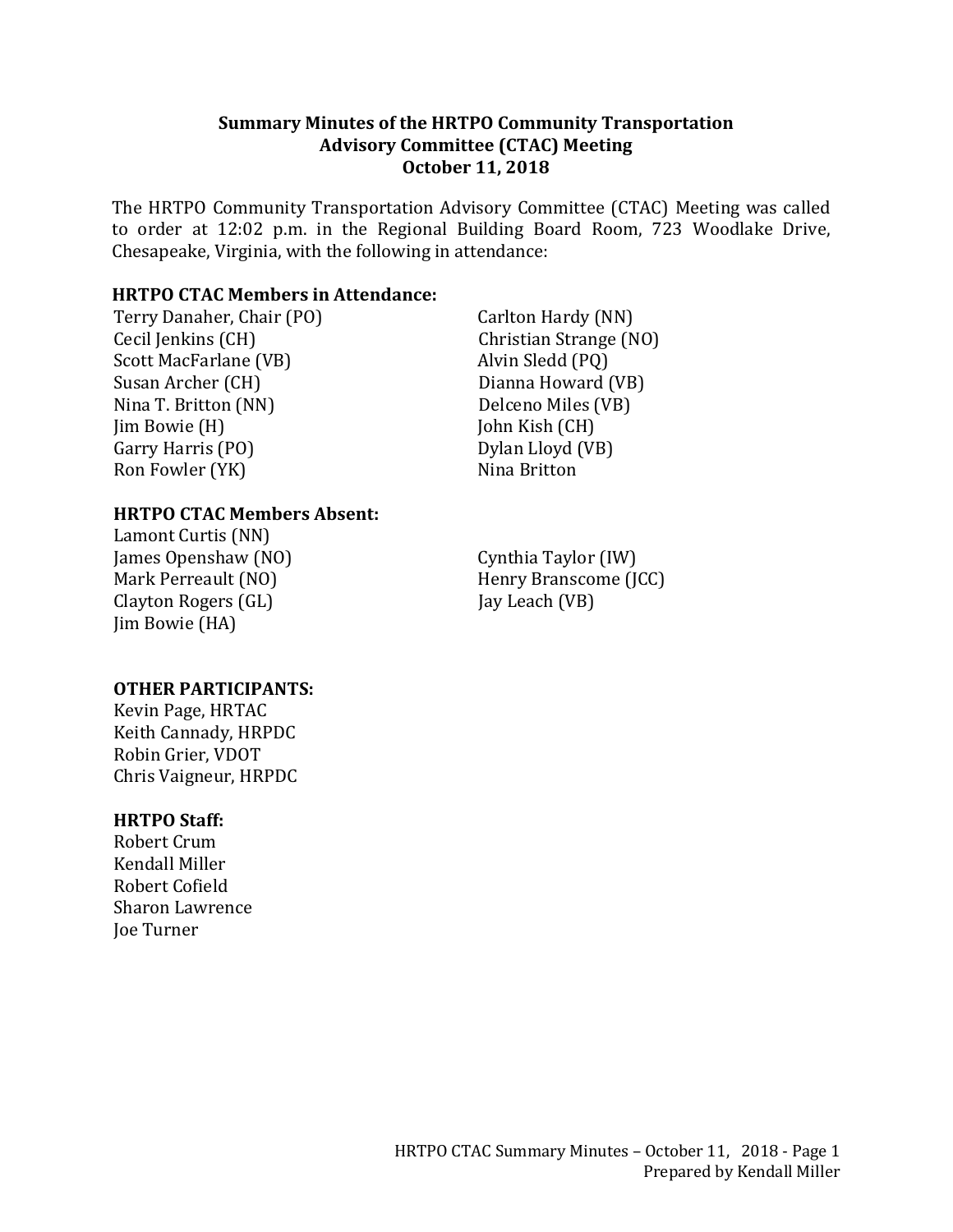## **Public Comment Period**

There were no public comments.

## **Submitted Public Comments**

There were no submitted public comments.

## **Approval of Agenda**

Chair Danaher asked for any additions or deletions to the agenda. Hearing none, Mr. Gary Harris Moved to approve the agenda as written; seconded by Ms. Delceno Miles. The Motion Carried.

#### **Summary Minutes of the October 11, 2018 CTAC Meeting**

Chair Danaher asked for any additions or corrections to the June 11, 2018 minutes. Hearing none, Mr. Cecil Jenkins Moved to approve the minutes as written; seconded by Ms. Susan Archer. The Motion Carried.

#### **Introduction of New CTAC Staff**

Chair Danaher introduced Sharon Lawrence, who will be joining Kendall Miller's team in the capacity of Public Involvement Specialist. Sharon has been with the HRPDC for 10 years and will be joining Kendall's department early December, 2018.

#### **Introduction of New CTAC Members**

Mr. Garry Harris, (Portsmouth) and Ms. Nina Britton (Newport News) were introduced to CTAC.

#### **Potential Expansion of CTAC Role and Function**

Ms. Kendall Miller, HRTPO Principal Lead, Office of Community Affairs and Civil Rights, led the discussion on the expansion of CTAC's role and function in order to lend its purview to the Hampton Roads Planning District Commission. CTAC expressed concern about the increase in the Office of Community Affairs and Civil Rights work load and scope, with no increase in staff. Ms. Miller responded that staff has not increased but that the expansion was necessary. CTAC then inquired about the committee's composition, and asked why certain localities were never represented on the committee. Ms. Miller said this was a concern. Chair Danaher indicated that she would be raising this issue with the HRTPO Board, at the October 18, 2018 HRTPO board meeting. CTAC noted, that this was an ongoing cause for concern.